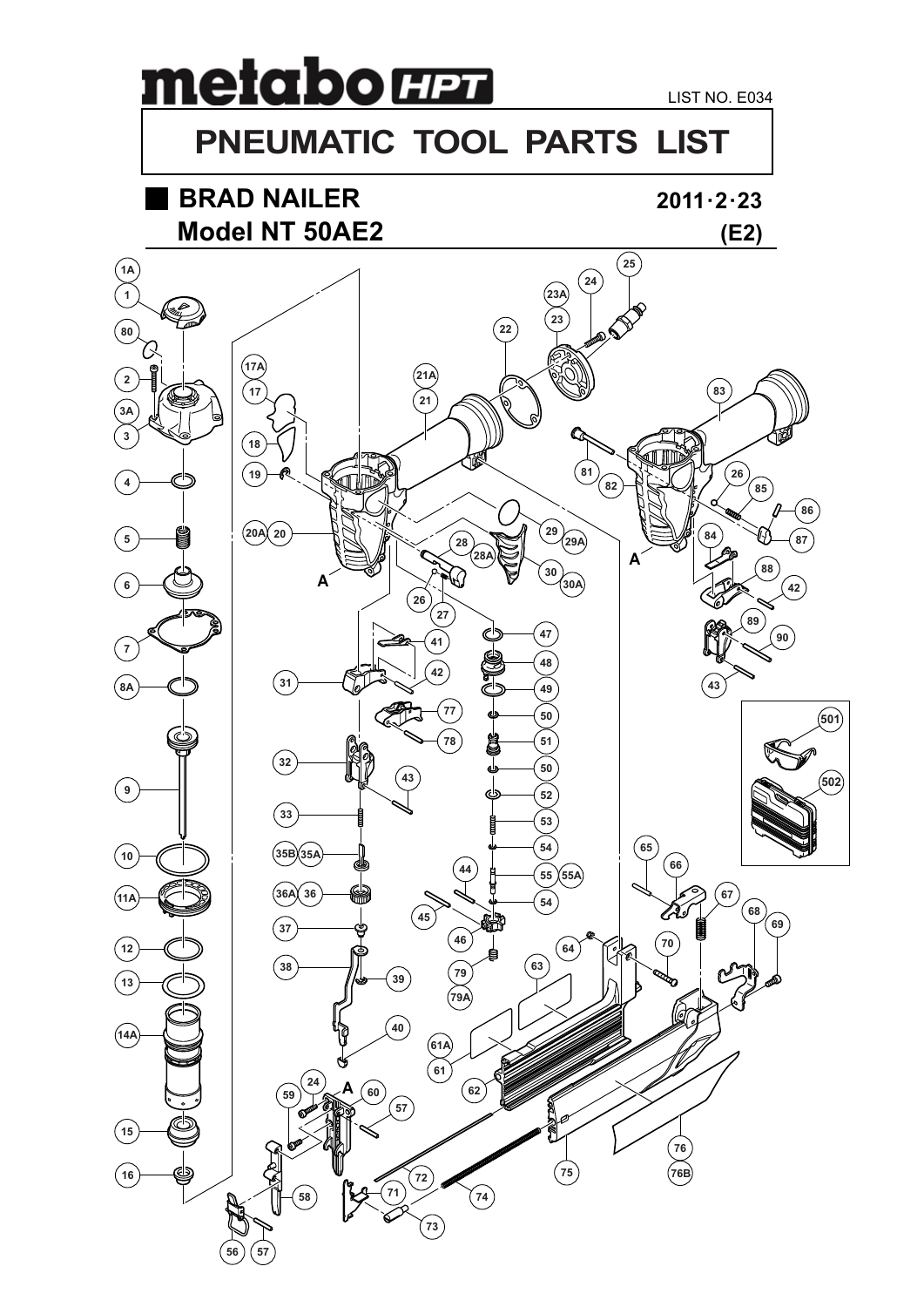|           |                    | <b>PARTS</b>    |                                             |             |                                  | <b>NT 50AE2</b> |
|-----------|--------------------|-----------------|---------------------------------------------|-------------|----------------------------------|-----------------|
|           | <b>ITEM</b><br>NO. | <b>CODE NO.</b> | <b>DESCRIPTION</b>                          | NO.<br>USED | <b>REMARKS</b>                   |                 |
| $\ast$    | 1                  | 885-866         | <b>TOP COVER</b>                            | 1           | (GRAY)                           |                 |
| $^\star$  | 1A                 | 886-197         | <b>TOP COVER</b>                            | 1           | (BLACK) FOR USA, CAN             |                 |
|           | $\mathbf{2}$       | 949-757         | HEX. SOCKET HD. BOLT M5 X 20 (10 PCS.)      | 4           |                                  |                 |
| $^\star$  | 3                  | 885-867         | <b>EXHAUST COVER</b>                        | 1           | (BLACK)                          |                 |
| $\star$   | 3A                 | 886-733         | <b>EXHAUST COVER</b>                        | 1           | (SILVER GREEN) FOR USA, CAN      |                 |
|           | 4                  | 878-600         | <b>HEAD VALVE O-RING</b>                    | 1           |                                  |                 |
|           | 5                  | 880-190         | <b>HEAD VALVE SPRING</b>                    | 1           |                                  |                 |
|           | 6                  | 880-410         | <b>HEAD VALVE (A)</b>                       | 1           |                                  |                 |
|           | 7                  | 885-868         | <b>GASKET</b>                               | 1           |                                  |                 |
|           | 8A                 | 886-068         | <b>O-RING (P22.4)</b>                       | 1           |                                  |                 |
|           | 9                  | 885-870         | <b>PISTON</b>                               | 1           |                                  |                 |
|           | 10                 | 885-871         | O-RING (I.D 44.7)                           | 1           |                                  |                 |
|           | <b>11A</b>         | 885-872         | <b>CYLINDER PLATE</b>                       | 1           |                                  |                 |
|           | 12                 | 301-684         | <b>O-RING (S-30)</b>                        | 1           |                                  |                 |
|           | 13                 | 986-374         | <b>O-RING (P-32)</b>                        | 1           |                                  |                 |
|           | <b>14A</b>         | 885-873         | <b>CYLINDER</b>                             | 1           |                                  |                 |
|           | 15                 | 885-874         | <b>PISTON BUMPER</b>                        | 1           |                                  |                 |
|           | 16                 | 885-875         | <b>BUMPER PIECE</b>                         | 1           |                                  |                 |
| $^\star$  | 17                 | 885-876         | <b>NAME PLATE</b>                           | 1           |                                  |                 |
| $\ast$    | 17                 | 885-961         | <b>NAME PLATE</b>                           | 1           | <b>FOR EUROPE</b>                |                 |
| *         | 17A                | 887-753         | <b>NAME PLATE</b>                           | 1           | FOR MODEL (S)                    |                 |
|           | 18                 | 885-877         | <b>WARNING LABEL</b>                        | 1           |                                  |                 |
| $\ast$    | 19                 | 955-479         | <b>RETAINING RING (E-TYPE) FOR D6 SHAFT</b> | 1           |                                  |                 |
| $\ast$    | 20                 | 885-878         | <b>BODY ASS'Y</b>                           | 1           | INCLUD. 21 (BLACK)               |                 |
| $\ast$    | 20A                | 886-731         | <b>BODY ASS'Y</b>                           | 1           | <b>INCLUD. 21 (SILVER GREEN)</b> |                 |
| *         | 21                 |                 | <b>GRIP RUBBER (A) (GREEN)</b>              | 1           | SUPPLIED WITH ITEM NO. 601, 602  |                 |
| $\ast$    | 21A                |                 | <b>GRIP RUBBER (A) (BLACK)</b>              | 1           | SUPPLIED WITH ITEM NO. 601, 602  |                 |
|           |                    |                 |                                             |             | FOR USA, CAN                     |                 |
|           | 22                 | 884-342         | <b>GASKET (B)</b>                           | 1           |                                  |                 |
| $\ast$    | 23                 | 885-959         | CAP(A)                                      | 1           | (BLACK)                          |                 |
| *         | 23A                | 884-343         | CAP (A)                                     | 1           | (SILVER GREEN) FOR USA, CAN      |                 |
|           | 24                 | 949-821         | HEX. SOCKET HD. BOLT M5 X 16 (10 PCS.)      | 5           |                                  |                 |
|           | 25                 |                 | AIR PLUG NPT 1/4                            | 1           |                                  |                 |
|           | 26                 | 959-155         | STEEL BALL D3.97 (10 PCS.)                  | 1           |                                  |                 |
| *         | 27                 | 982-454         | <b>SPRING (C)</b>                           | 1           |                                  |                 |
| *         | 28                 | 885-658         | <b>CHANGE KNOB (C)</b>                      | 1           | (GREEN)                          |                 |
| $^\star$  | 28A                | 886-265         | <b>CHANGE KNOB (C)</b>                      | 1           | (BLACK) FOR USA, CAN             |                 |
| *         | 29                 |                 | <b>HITACHI LABEL (GREEN)</b>                | 1           |                                  |                 |
| *         | 29A                |                 | <b>HITACHI LABEL (BLACK)</b>                | 1           | <b>FOR USA, CAN</b>              |                 |
| *         | 30                 | 885-879         | <b>PROTECTOR</b>                            | 1           | (SILVER)                         |                 |
| *         | 30A                | 886-735         | <b>PROTECTOR</b>                            | 1           | (BLACK) FOR USA, CAN             |                 |
| $^\star$  | 31                 | 885-657         | TRIGGER (C) ASS'Y                           | 1           | <b>INCLUD. 41, 42</b>            |                 |
| *         | 32                 | 885-880         | <b>PUSHING LEVER GUIDE</b>                  | 1           |                                  |                 |
|           | 33                 | 885-881         | <b>PUSHING LEVER SPRING (A)</b>             | 1           |                                  |                 |
| $\ast$    | 35A                | 885-973         | <b>PUSHING LEVER (C)</b>                    | 1           |                                  |                 |
| $^{\ast}$ | 35B                | 886-226         | <b>PUSHING LEVER (C)</b>                    | 1           | FOR FIN, DEN, SWE, NOR           |                 |
| $\ast$    | 35B                | 887-678         | <b>PUSHING LEVER (D)</b>                    | 1           | FOR MODEL (S)                    |                 |
| *         | 36                 | 885-884         | <b>ADJUSTER</b>                             | 1           | (GREEN)                          |                 |
| *         | 36A                | 886-736         | <b>ADJUSTER</b>                             | 1           | (BLACK) FOR USA, CAN             |                 |
|           | 37                 | 885-885         | <b>PUSHING LEVER (B)</b>                    | 1           |                                  |                 |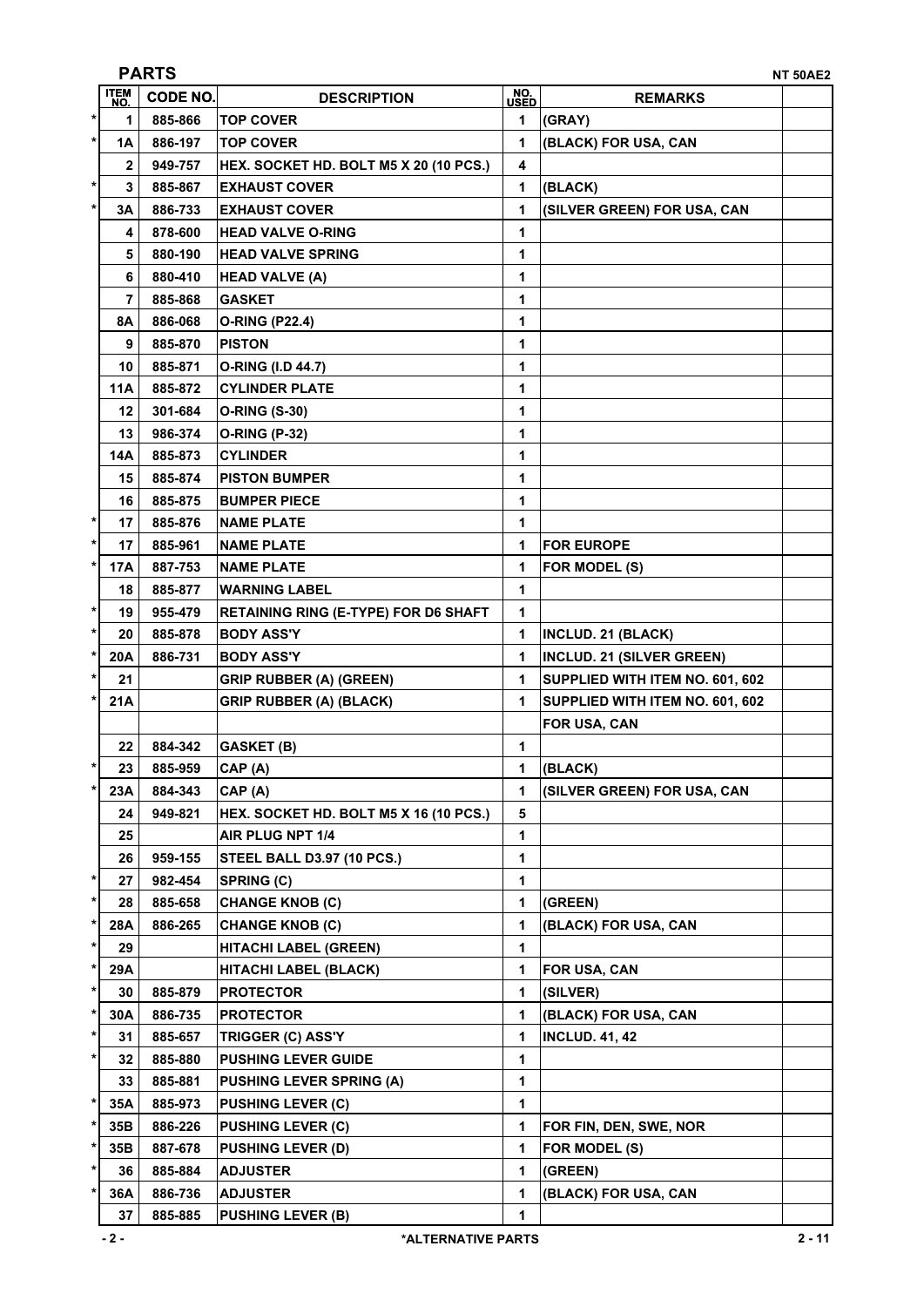|              |                    | <b>PARTS</b><br><b>NT 50AE2</b> |                                             |             |                                               |  |  |
|--------------|--------------------|---------------------------------|---------------------------------------------|-------------|-----------------------------------------------|--|--|
|              | <b>ITEM</b><br>NO. | <b>CODE NO.</b>                 | <b>DESCRIPTION</b>                          | NO.<br>USED | <b>REMARKS</b>                                |  |  |
|              | 38                 | 885-886                         | <b>PUSHING LEVER (A)</b>                    | 1           |                                               |  |  |
|              | 39                 | 872-971                         | <b>RETAINING RING (E-TYPE) FOR D3 SHAFT</b> | 1           |                                               |  |  |
|              | 40                 | 885-887                         | <b>NOSE CAP</b>                             | 2           |                                               |  |  |
| $\ast$       | 41                 | 885-689                         | <b>TRIGGER ARM (C)</b>                      | 1           |                                               |  |  |
| $\star$      | 42                 | 881-951                         | ROLL PIN D2.5 X 16                          | 1           |                                               |  |  |
|              | 43                 | 949-539                         | <b>ROLL PIN D3 X 25 (10 PCS.)</b>           | 1           |                                               |  |  |
|              | 44                 | 949-539                         | <b>ROLL PIN D3 X 25 (10 PCS.)</b>           | 1           |                                               |  |  |
|              | 45                 | 884-975                         | ROLL PIN D3 X 32                            | 1           |                                               |  |  |
|              | 46                 | 884-962                         | <b>VALVE BUSHING (A)</b>                    | 1           |                                               |  |  |
|              | 47                 | 877-763                         | FEED PISTON O-RING (I.D. 14)                | 1           |                                               |  |  |
|              | 48                 | 884-963                         | <b>VALVE BUSHING (B)</b>                    | 1           |                                               |  |  |
|              | 49                 | 873-570                         | <b>O-RING (P-18)</b>                        | 1           |                                               |  |  |
|              | 50                 | 676-531                         | <b>O-RING (P-7)</b>                         | 2           |                                               |  |  |
|              | 51                 | 884-964                         | <b>VALVE PISTON</b>                         | 1           |                                               |  |  |
|              | 52                 | 872-654                         | <b>O-RING (1AP-10)</b>                      | 1           |                                               |  |  |
|              | 53                 | 884-966                         | <b>PLUNGER SPRING</b>                       | 1           |                                               |  |  |
|              | 54                 | 878-888                         | O-RING (I.D. 1.8)                           | 2           |                                               |  |  |
| *            | 55                 | 885-888                         | <b>PLUNGER</b>                              | 1           |                                               |  |  |
| *            | 55A                | 887-679                         | <b>PLUNGER</b>                              | 1           | FOR MODEL (S)                                 |  |  |
|              | 56                 | 885-889                         | <b>LOCK LEVER</b>                           | 1           |                                               |  |  |
|              | 57                 | 949-518                         | <b>ROLL PIN D3 X 18 (10 PCS.)</b>           | 2           |                                               |  |  |
|              | 58                 | 885-890                         | <b>GUIDE PLATE</b>                          | 1           |                                               |  |  |
|              | 59                 | 880-413                         | NYLOCK HEX. SOCKET HD. BOLT M4 X 10         | 1           |                                               |  |  |
|              | 60                 | 885-891                         | <b>BLADE GUIDE</b>                          | 1           |                                               |  |  |
| $\star$      | 61                 | 885-892                         | <b>LABEL</b>                                | 1           |                                               |  |  |
| $\pmb{\ast}$ | 61A                | 887-751                         | <b>LABEL</b>                                | 1           | FOR MODEL (S)                                 |  |  |
|              | 62                 | 885-893                         | <b>MAGAZINE</b>                             | 1           |                                               |  |  |
| *            | 63                 | 878-183                         | <b>WARNING LABEL</b>                        | 1           | <b>FOR EUROPE</b>                             |  |  |
|              | 64                 | 876-465                         | <b>NYLON NUT M4</b>                         | 1           |                                               |  |  |
|              | 65                 | 949-685                         | <b>ROLL PIN D3 X 20 (10 PCS.)</b>           | 1           |                                               |  |  |
|              | 66                 | 885-894                         | <b>STOP LEVER</b>                           | 1           |                                               |  |  |
|              | 67                 | 885-895                         | <b>SPRING</b>                               | 1           |                                               |  |  |
|              | 68                 | 885-896                         | <b>PLATE</b>                                | 1           |                                               |  |  |
|              | 69                 | 880-413                         | NYLOCK HEX. SOCKET HD. BOLT M4 X 10         | 1           |                                               |  |  |
|              | 70                 | 885-960                         | <b>SCREW (BLACK) M4 X 25</b>                | 1           |                                               |  |  |
|              | 71                 | 885-897                         | <b>NAIL FEEDER</b>                          | 1           |                                               |  |  |
|              | 72                 | 885-898                         | <b>NAIL PLATE</b>                           | 1           |                                               |  |  |
|              | 73                 | 885-899                         | <b>FEEDER PIECE</b>                         | 1           |                                               |  |  |
|              | 74                 | 885-900                         | <b>FEED SPRING</b>                          | 1           |                                               |  |  |
|              | 75                 | 885-901                         | <b>MAGAZINE COVER</b>                       | 1           |                                               |  |  |
| *            | 76                 |                                 | LABEL(A) (GREEN)                            | 1           |                                               |  |  |
| $\star$      | 76B                | 001753                          | LABEL(C)                                    | 1           | FOR USA, CAN                                  |  |  |
| *            | 77                 | 884-993                         | TRIGGER (D)                                 | 1           | FOR FIN, DEN, SWE, NOR                        |  |  |
| *            | 78                 | 949-518                         | <b>ROLL PIN D3 X 18 (10 PCS.)</b>           | 1           | FOR FIN, DEN, SWE, NOR                        |  |  |
| *            | 79                 | 884-994                         | <b>TRIGGER ARM SPRING</b>                   | 1           | FOR FIN, DEN, SWE, NOR                        |  |  |
| $\ast$       | 79A                | 887-752                         | <b>TRIGGER ARM SPRING</b>                   | 1           | FOR MODEL (S)                                 |  |  |
| $^\star$     | 80                 | 883-513                         | <b>WARNING LABEL(A)</b>                     | 1           | <b>FOR EUROPE</b>                             |  |  |
| $\pmb{\ast}$ | 81                 | 887-668                         | <b>CHANGE ROD (D)</b>                       | 1           | FOR MODEL (S)                                 |  |  |
| *            | 82                 | 887-681                         | <b>BODY ASS'Y</b>                           | 1           | INCLUD. 83 FOR MODEL (S)                      |  |  |
| *            | 83                 |                                 | <b>GRIP RUBBER (A) (BLACK)</b>              | 1           | SUPPLIED WITH ITEM NO. 601, 602 FOR MODEL (S) |  |  |